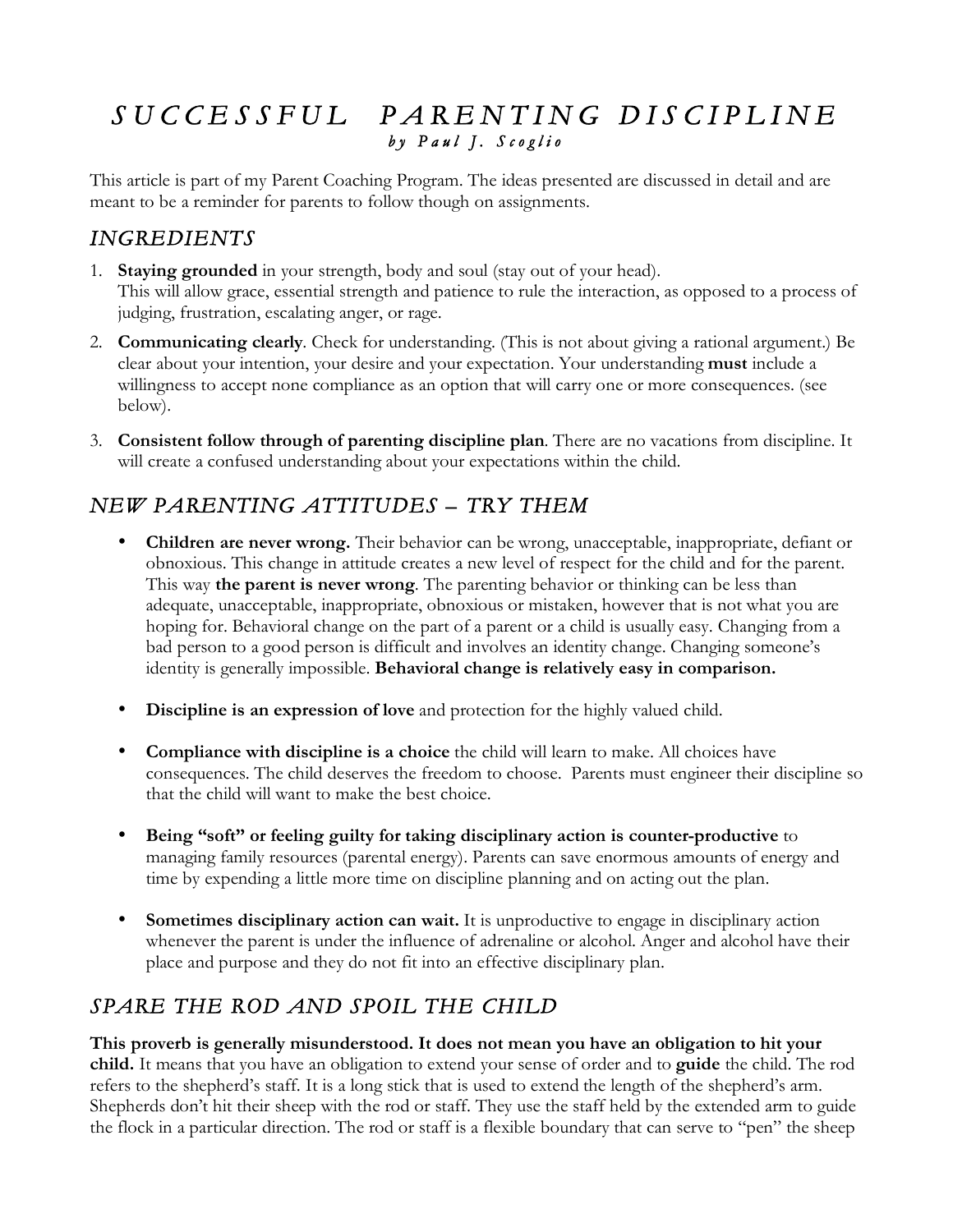in on one side. **This means that parents are obligated to guide children in a particular direction.** Parents are not obliged to hit their children. It is unfortunate that some experts support and recommend the use of force rather then relying on the parents' power that rests in their personal authority. Use of force versus the use of power, can look very different in parenting situations.

Parental hitting becomes a model for hitting others and generates fear and resentment toward the parent. Hitting is divisive in the parent-child relationship. A child's fear of the parent creates a kind of emotional autonomy in the child that will leave the child to his/her own inadequate resources in a moment of emotional need later on. This is because the parent will become unapproachable to the child. In those crucial times of emotional need in the child, if the parent is not feared and is approachable then the child will benefit form the parent's wisdom. Hitting is part of a fear-based discipline strategy. Fear-based strategies generate shame and accomplish the same thing in a family that oppression, abuse, violence and war accomplish in society. Hitting is not based in love. Hitting is not a real solution. Hitting is a form of violence. It is a primitive act.

## *THE FAMILY BEHAVIORAL CHANGE FORMULA*

- 1. **Create a list of rules and expectations** that both parents will agree to adhere to, to hold the child accountable. In a single parent family situation, the single parent must be clear about the rules being created.
- 2. **Create a list of penalties for misbehavior**. These are called **consequences**. The smaller the consequence the easier the compliance response. What is at stake here is **compliance**. Make it easy to comply so that a habit of compliance will form in the child. Make sure that the penalty is enforced as soon after the misbehavior as possible. For example, "You know that pushing your sister is against the rules. You have 10 minutes to wipe off the kitchen table."
- 3. **Create a list of privileges** that your child receives, as a result of being blessed to be your child. This list is your leverage. This list is used to gain compliance and provides a choice for non-compliance. For example, "You have 10 minutes to wipe off the kitchen table. You know that pushing your sister is against the rules, and if you do not do that chore within the 10 minutes, then you will not be allowed to go online this evening. I may even suspend your phone privileges this evening as well, if I hear anymore excuses."
- 4. **Give the child a choice** to take the consequence of the loss of privilege. This is the reason this formula will work. Choice eliminates struggle. People love to have a choice over being told what to do. Parents can set up the choice in such a way that it will be easy to predict what the child will choose. When the choice is a 3-minute chore versus 3-hours of lost privilege, the parent can predict what will be chosen.
- 5. **Announce, discuss and post the lists**. Revise them as the child grows. Maintain ongoing dialogue with the other parent about what works and what does not work. Be open to input from the child. If one or both parents are unable to be consistent then the formula fails. Often parents will be able to become consistent when engaged in Parent Coaching.

## *PITFALLS:*

- 1. Only one parent in the household is willing to work on a disciplinary plan. Parents must function as a team. Some parents need help with communication between themselves before they can be successful in a coordinated parenting plan. Often the real problem is not with the child but instead with the parental communication. **Remedy**: Couples Communication Coaching.
- 2. Parents feel that keeping the peace is more important than taking consistent action. **Remedy**: Parent Coaching and Anger Management Coaching.